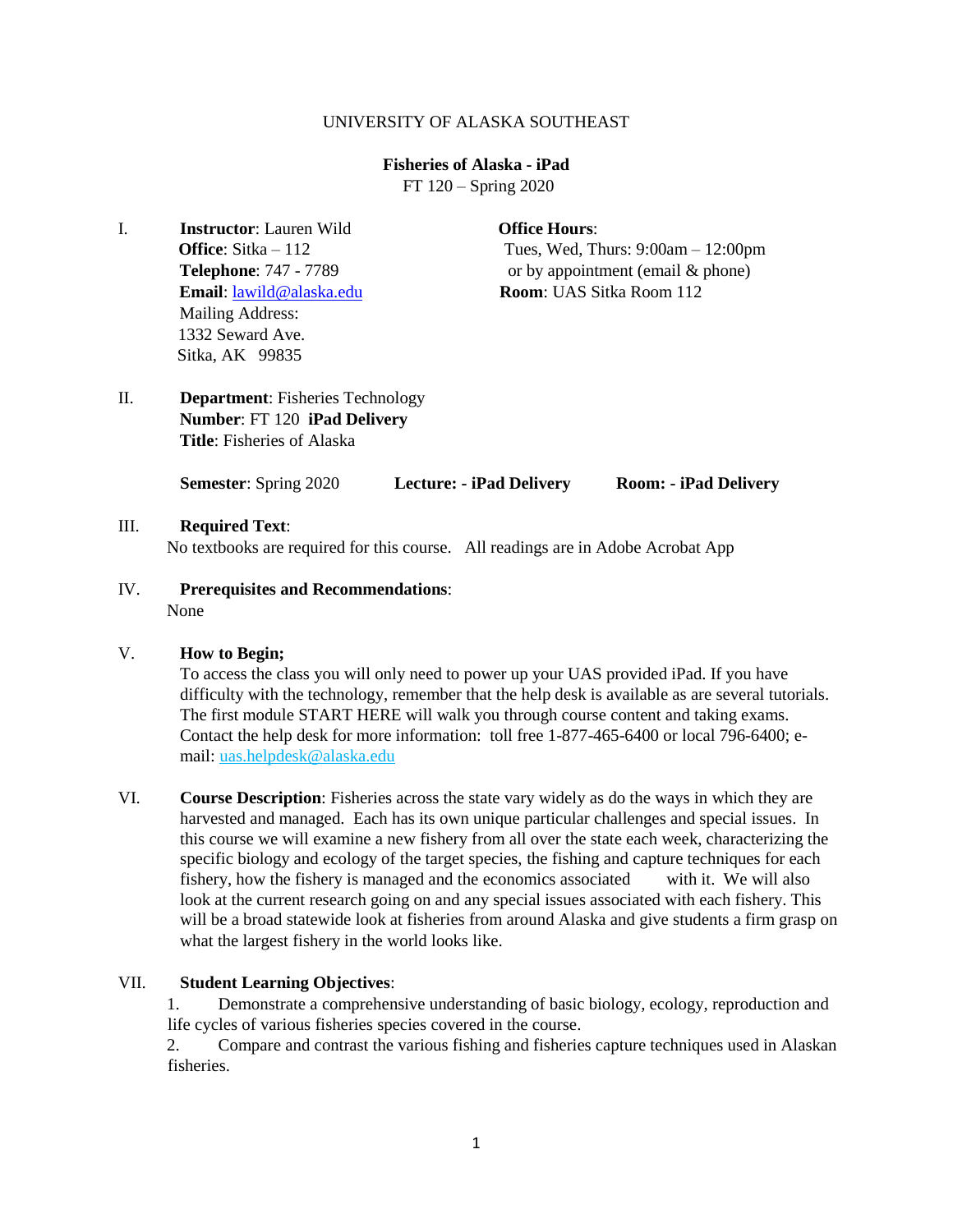3. Identify and contrast different management strategies for both state and federally managed fisheries species.

4. Demonstrate an understanding of current fisheries issues and research topics from around Alaska.

# VIII. **Required Work**:

You will be required to watch all of the modules and complete all of the self-check quizzes. There will be 3 equally weighted exams. Exams will be a combination of multiple-choice, ordering, selection and matching. Exams are preloaded on the provided iPad and housed within the Examplify app. You will be required to check in with me to discuss the modules and gain access to the exam passwords.

IX. **Grading Scale**: Grades will be calculated as described below. Grades will be based on the exact number of points earned by a student during the semester, and will be Classified into letter grades using the following percentage Scale:

| A $93-100\%$ B + $87-89\%$ |                 | $C+77-79\%$  | $D+67-69\%$       | F less than $60\%$ |
|----------------------------|-----------------|--------------|-------------------|--------------------|
| A- 90-92% B 83-86%         |                 | C 73-76%     | $D \quad 63-66\%$ | NB (below)         |
| B-80-82\%                  | $C - 70 - 72\%$ | D- $60-62\%$ | I (below)         |                    |

# X. **Evaluation Tools**: Grades will be posted on BlackBoard.

| Discussions / course completion $3 \& 20$ pts | $= 60$         |
|-----------------------------------------------|----------------|
| Exams $3 \& 100$ pts                          | $= 300$        |
| <b>Total Points Possible</b>                  | $=$ 360 points |

This course adheres to the UAS policy regarding the granting of NB Grades. The NB grade is for use only in situations in which the instructor has No Basis upon which to assign a grade. In general, the NB grade will not be granted.

Your instructor follows the University of Alaska Southeast Incomplete Grade Policy: "The letter "I" (Incomplete) is a temporary grade used to indicate that the student has satisfactorily completed (C or better) the majority of work in a course but for personal reasons beyond the student's control, such as sickness, he has not been able to complete the course during the regular semester. Negligence or indifference are not acceptable reasons for an "I" grade." Incomplete grades may sometimes be negotiated when circumstances such as illness or family emergency interfere with completion. Incomplete grades will not be given in cases of non-participation or failure to communicate with the instructor. Students who are unable to participate in coursework for a significant amount of time during the semester should plan to re-register for the course at a later date rather than take an incomplete grade.

# **Instructor Response Time:**

Your instructor works a normal business day and is usually available by phone or email. Emails and phone calls are usually returned within 1 to 2 hours and up to 24 hours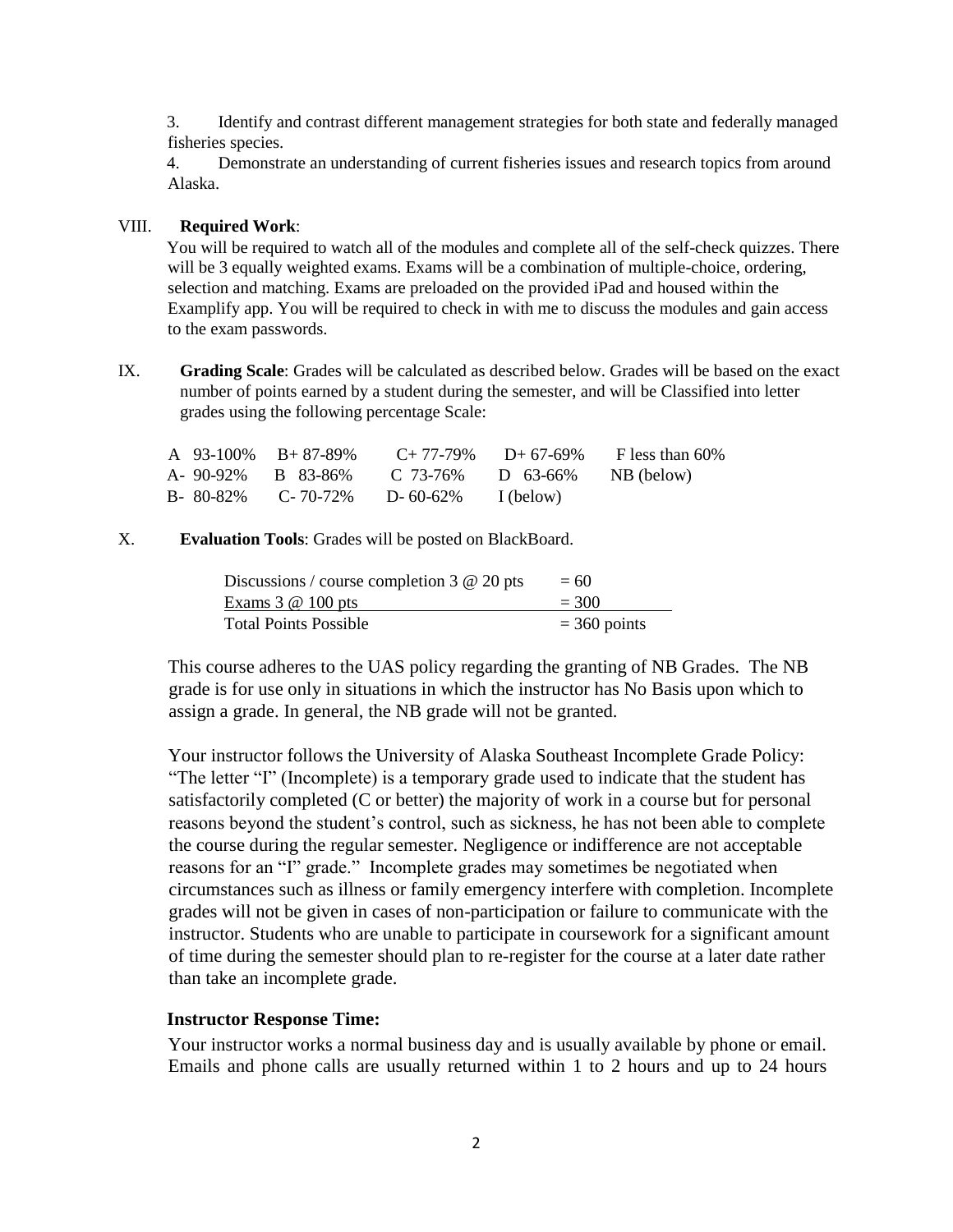depending on the end of the day. Exams are graded automatically and results are immediately available to students on their iPads. **Specific Information and Expectations:** 

- Communication: the key to any online class is good communication with the instructor. Feel free to contact me anytime, preferably by email but phone contact/text is fine too. I want to know if you are not going to be able to make it to class for whatever reason and certainly if you are struggling with any of the work and/or concepts in the course.
- Exams: cover material presented during the course. Exams do not build upon one another (like a mid-term or final).
- Class participation/attendance: Discussion and participation will be evaluated during exam password call-ins.

# **XI. Course Layout – FT 211**

| <b>DATE</b>         | TOPIC(S)                              |
|---------------------|---------------------------------------|
| Mod<br>$\mathbf{1}$ | Course introduction and overview      |
| $\overline{2}$      | Overview of Alaska fisheries          |
| 3                   | Salmon fisheries in Alaska            |
| 4                   | Crab fisheries in Alaska              |
| 5                   | Halibut fisheries in Alaska           |
| 6                   | EXAM1                                 |
| 7                   | Sockeye Salmon in Bristol Bay         |
| 8                   | Clam fisheries in Southcentral Alaska |
| 9                   | Skate fisheries in Alaska             |
| 10                  | Sac Roe Herring in Southeast Alaska   |
| 11                  | EXAM <sub>2</sub>                     |
| 12                  | Giant octopus in the Bering Sea       |
| 13                  | Dive fisheries in Alaska              |
| 14                  | <b>Fisheries of Norton Sound</b>      |
| 15                  | Salmon and Lamprey in Western Alaska  |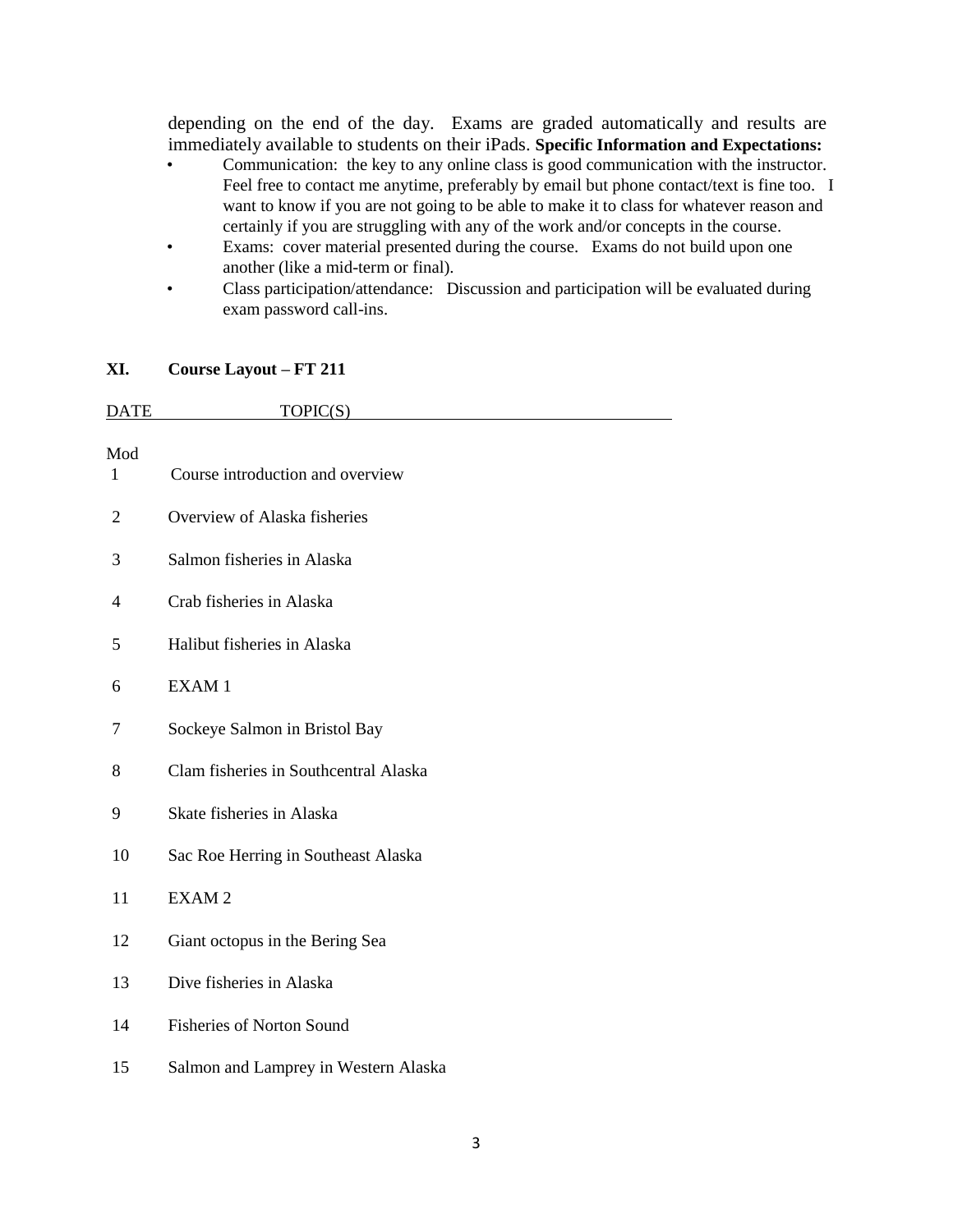#### 16 Exam 3

# I. **Important dates**:

| iPads must be mailed back                | April 27   |
|------------------------------------------|------------|
| <b>Spring Break</b>                      | March 9-13 |
| Deadline 100% Tuition return on Withdraw | January 24 |
| Alaska Civil Rights Day                  | January 20 |
| 1st day of class                         | January 13 |

# VI. **HELP AND STUDENT RESOURCES:**

# **Student Success Center**

The Student Success Center now offers everything your students will need. Support services are available during the day and evening hours, both in person and through a variety of distance delivery methods.

- Records and Registration sitka.registrations@alaska.edu 907-747-7700
- Financial Aid Vouchers for textbooks hralbertson@alaska.edu 907-747-7739
- Testing and Proctoring sitka.testing@alaska.edu 907-747-7717
- Advising, PEPS sitka.ssc@alaska.edu 907-747-7777

# **Contact Information**

### **Advising**

- Cheryl Stromme 907-747-7781 cstromme@alaska.edu
- David Felts 907-747-7796 dgfelts@alaska.edu

# **Business Office**

• 907-747-7739 sitka.accounts@alaska.edu

# **Disability Services**

• 907-796-6000 dss@uas.alaska.edu **Personal Education Planners:** 

Title III - Success for Alaska Native and High-Need Students

- Crystal Duncan (Native & Rural Specialist) 907-747-7773 clduncan@alaska.edu
- Morgan Denton (Online Education & eLearning Specialist) 907-747-7772 mpdenton@alaska.edu

# **Records and Registration**

- Randy Nutting 907-747-7701 rpnutting@alaska.edu
- Laurie Serka 907-747-7726 lserka@alaska.edu

# **Testing and Proctoring**

- Audrey Beam 907-747-7785 ajbeam@alaska.edu
- Emy Roles 907-747-7721 aroles@alaska.edu

# **Technology Support**

- Eric Elsensohn 907-747-7757 edelsensohn@alaska.edu
- Regional IT Helpdesk 1-877-465-6400 uas.helpdesk@alaska.edu

# **Tutoring**

• sitka.tutor@alaska.edu 907-747-7717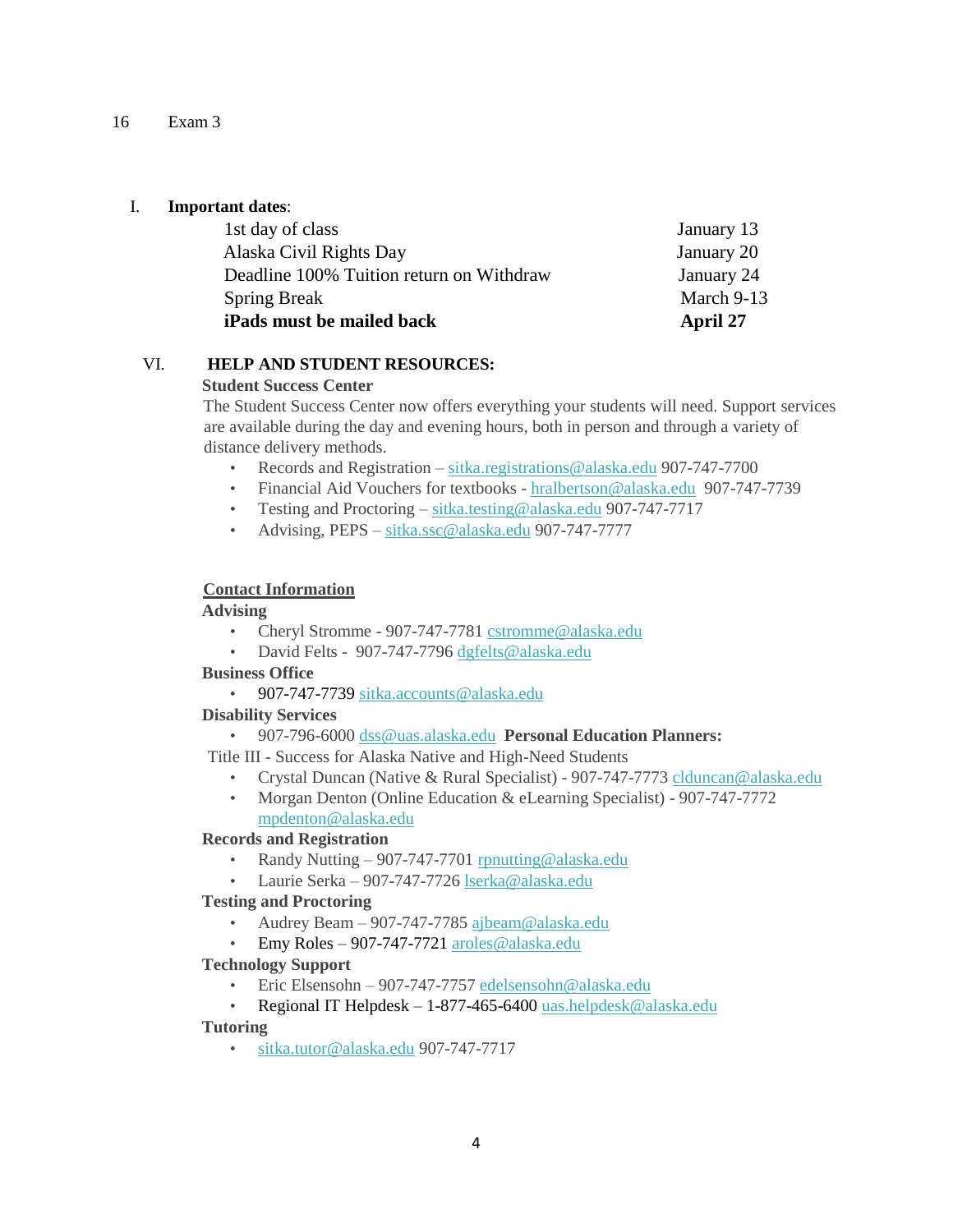- VII. **Technology**: Expect to face some technology issues as part of getting your work done. Technology problems can be frustrating and time-consuming. Take control. Be a good shepherd of your time and your attitude. A good rule of thumb is to never spend more than about 15 minutes trying to resolve a technology problem on your own. Reach out for help using the numbers on the front page of the syllabus. If it is after hours, switch to a different task until you can reach technology help. If a deadline is looming, email to let me know of the issue. You will have an automatic extension (as long as it does not become habitual) while you work with technology help to resolve the issue. Poor Internet access can put you at a disadvantage. Contact me to discuss the possibility of modifying assignments to accommodate connection problems.
- VIII. **The Most Important Study Tip**: Aim to Understand Rather Than Memorize. There will be many new terms and concepts that you will need to commit to memory. However, you will find the subject much less overwhelming if you focus on understanding the information rather

than memorizing it. As we approach each new fishery, synthesize and build on the information you have previously learned.

IX. **Time and Effort:** Each modules should take two to five hours per week including reading materials. Much of the coursework involves independent study and you should be prepared to work very hard. I am here to help you learn and will do whatever I can to assist you.

Tutorials available at: <http://tss.learningspaces.alaska.edu/tutorials/>

- Plagiarism What it is And How to Avoid It
- How to Write a Basic Essay
- Note Taking
- How to Study
- Email Etiquette
- Basic Grammar
- Test Taking Tips
- Time Management for Students

#### **Access and Ability/Students with Disabilities**:

The University of Alaska Southeast is committed to providing a working and learning atmosphere that supports our diverse student population. The Americans with Disabilities Act (ADA) of 1990 and Section 504 of the Rehabilitation Act of 1973 prohibit discrimination against any qualified person regardless of his or her disability, and require universities to provide reasonable accommodations to students with disabilities in order to ensure equal access to all academic and co-curricular programs and services.

Students with disabilities requesting accommodations should contact the Disabilities Support Services (DSS) Coordinator at 796-6000 or dss@uas.alaska.edu to obtain forms for requesting accommodations and documentation requirements. Once a determination is made, faculty will be notified of the accommodations established for the student, which they must allow. The nature of all disabilities is held extremely confidential. Students are encouraged to request accommodations prior to the start of the semester, or as soon as possible, to allow time for a formal review and for the accommodations to be put into place.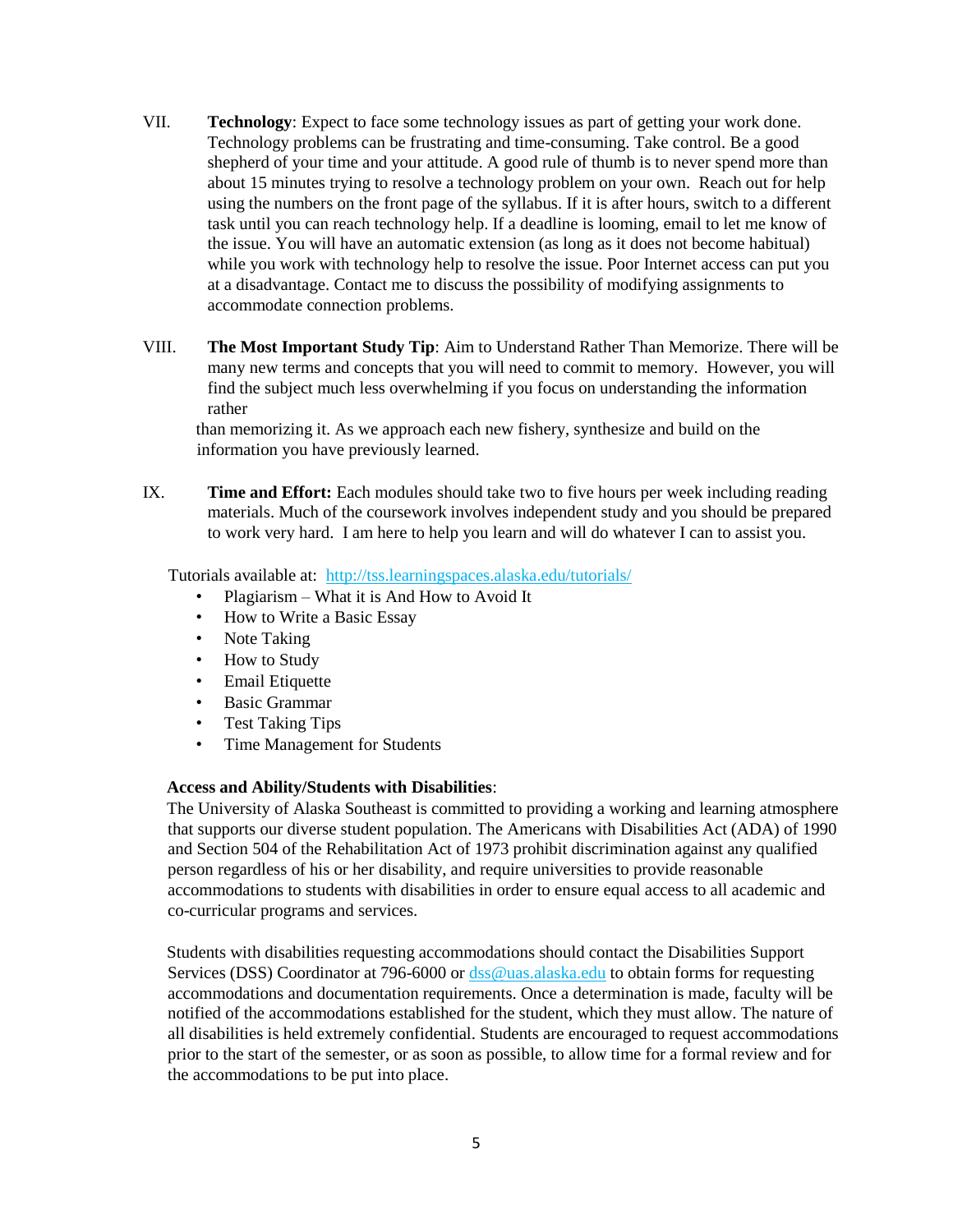- X. **Multi-Lingual Students**: Taking an advanced course in a language that is not your first language is an accomplishment to be admired. It can also be a challenge. Our writing tutors have ESL expertise and a commitment to helping you reach your goals.
- XI. **Academic Honesty**: Plagiarism is strictly prohibited and will be strictly dealt with. This means you may not represent someone else's work as your own, be it ideas, phrases, or information, without giving credit to the source. If you fail to cite a source for something that you write, you are stating that it is your own creation, idea, or quote. Please review the student handbook [\(http://uas.alaska.edu/students/guide/conduct.html\)](http://uas.alaska.edu/students/guide/conduct.html) for guidelines on professional and ethical behavior related to plagiarism, cheating, and other unethical behaviors.
- XII. **Audit Policy**: Auditors will be expected to attend as many class sessions as possible. Exams may be taken at the auditor's discretion.

#### XIII. **Notice of Nondiscrimination**

The University of Alaska does not discriminate on the basis of race, religion, color, national origin, citizenship, age, sex, physical or mental disability, status as a protected veteran, marital status, changes in marital status, pregnancy, childbirth or related medical conditions, parenthood, sexual orientation, gender identity, political affiliation or belief, genetic information, or other legally protected status.

#### **Title IX/Sex and Gender-based Discrimination**

UAS students, faculty, staff, and visitors have the right to be free from all forms of gender and sex-based discrimination. UAS prohibits sexual harassment, sexual assault, other forms of sexual violence, domestic violence, dating violence and stalking. In the event of an act of prohibited conduct does occur, UAS will take steps to stop the behavior, prevent its recurrence, and provide remedies.

All employees at the University of Alaska Southeast, with the exception of UAS counselors and health care providers, are consider "responsible employees" and must share any reports of gender-based and sexual misconduct with the UAS Title IX Office. Students are encouraged to speak up and help end the silence surrounding sexual violence and harassment. For more information, see https://www.alaska.edu/titleIXcompliance/

If you have experienced gender-based and/or sexual misconduct, the following individuals can assist you in exploring options and support:

#### **Emergency Services**: 911 – all communities.

If you or someone you know is in immediate danger, please call 911 or your local police department. Local hospitals are also available for emergency response and care.

**Counseling Services**: 907-796-6000 ▪ mwthomson@alaska.edu or baiverson@alaska.edu Based in Juneau but offered regionally, Counseling Services is a confidential resource. Information shared with Counseling Services staff will not be shared with anyone else unless you give your express permission.